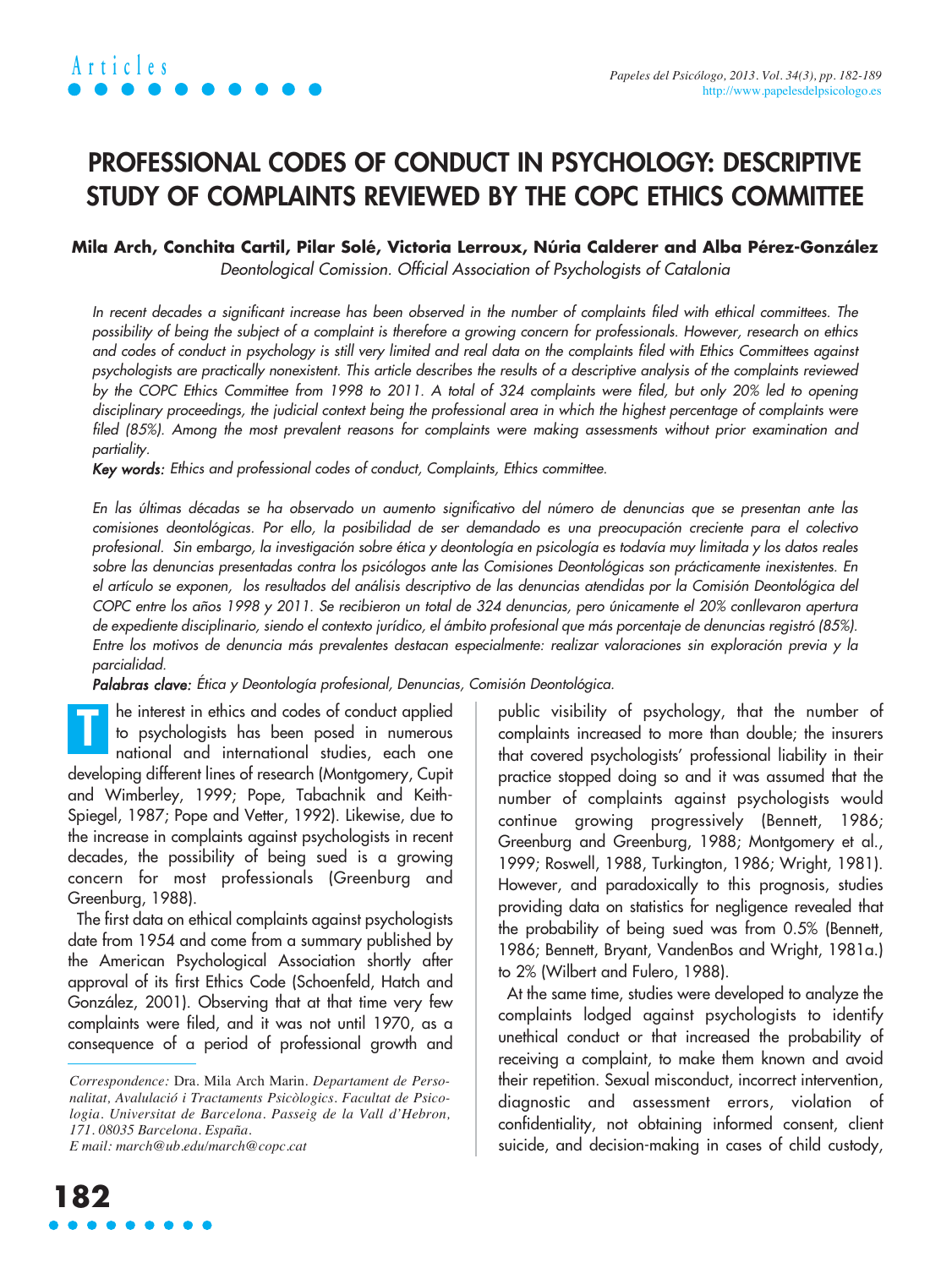and forensic activities were the areas identified as most probably leading to lawsuits for negligence (Berman, 1989; Conte and Karasu, 1990; Hare-Mustin and Hall, 1981; Fulero, 1986; Jobes and Berman, 1993; Montgomery et al., 1999; Pope, 1986; Roswell, 1988; Sanders, 1979; Shapiro, 1987; Van Horne, 2004; Wilbert and Fulero, 1988; "Wright, 1981a).

Therefore, research on risk management strategies and to what extent these can assist in reducing ethical complaints also proliferates (Montgomery et al., 1999). Many recommendations then appear on the advisability of procedures such as obtaining informed consent, evaluating suicide threats, including notes that justify treatment decisions, consulting experts on difficult cases, keeping up-to-date on professional innovation, strictly following ethical directives, etc. (Bennett et al., 1990; Bufdfone, 1991; Goisman and Gutheil, 1992; Greenberg and Greenburg, 1988; Jobes and Berman, 1993; Meninger, 1991; Picchioni and Bernstein, 1990; Snider, 1987; Soisson, VandeCreek and Knapp, 1987).

Another line of research concentrates on how the complaints affect the psychologist, both personally and professionally (Bricklin, Bennett and Carroll, 2003; Greenburg and Greenburg, 1988; Williams, 2001). They concluded that complaints, even in cases where the psychologist was absolved, are always costly in both time and money and severely stressful, can cause depression, sleep disorders, sexual dysfunction, somatic problems and interpersonal difficulties, among others (Montgomery et al., 1999; Schoenfeld et al., 2001; Thomas 2005; Welch, 2001).

Research has also been interested in how much psychologists know about ethics. This new line of research was begun by Pope, Tabachnick and Keith-Spiegel in 1987 and has been replicated by several other authors in different countries and times (Del Río, Borda and Torres, 2003; Gius and Coin, 2000; Pomerantz and Grice, 2001; Pomerantz and Pettibone, 2005; Pomerantz, Ross, Gfeller and Hughes, 1998; Rae and Worchel, 1991; Rubin and Dror, 1996; Sullivan, 2002; Tubbs and Pomerantz, 2001; Urra, 2007). The first study (Pope et al., 1987) used a sample of 456 psychologists from APA Division 29 who were asked in a survey to ethically evaluate and rate frequency of 83 behaviors. Of the results, it should be mentioned that seven behaviors were practiced by 90% of those interviewed, 16 by fewer than 10% and a total of 12 behaviors posed serious difficulties for their ethical assessment, among them: performing forensic work for a contingent fee, having sexual relations with clients or avoiding certain clients for fear of being sued.

**Articles**

In 1992, Pope and Vetter began a new line of research to evaluate the type of ethical dilemma psychologists encountered in their professional practice (Molina, 2011). To do this, they surveyed 679 psychologists, members of the APA, who reported 703 ethical dilemmas that had occurred during their professional practice. These dilemmas were later grouped by the authors into 23 categories of which dilemmas related to confidentiality (18%) and dual relationships (17%) had the highest percentages. Like the 1987 study, this study by Pope and Vetter served as a precedent for much later research (Colnerud, 1997; Lindsay and Clarkson, 1999; Lindsay and Colley, 1995; Slack and Wassengar, 1999).

From 1983 to date, the APA Ethics Committee has published an annual report in which they summarize the cases of complaints reviewed during the preceding year. In the 2010 report (APA Ethics Committee, 2011), dual sexual and non-sexual relations (61%), child custody (9%) and working outside of the boundaries of their professional competence (9%) were the most frequent types of complaint.

In Spain, research on ethics and deontology in psychology is still very limited and real data on complaints against psychologists filed with ethics committees are practically nonexistent. However, just as several authors have noted (Montgomery et al., 1999); Van Horne, 2004) it is becoming more and more necessary to ensure coherent compilation of data, adjusted to reality. This study was carried out for that purpose, using the complaints reviewed by the Official Catalonian Psychologists Association's (COPC) Ethics Committee and the concrete articles of the Ethics Code violated from 1998 to 2011, in an attempt to find out the reasons members of the Official Association have been reported and make them known so their repetition can be avoided.

## **METHOD**

An "ad-hoc" protocol was designed to systematically collect the data of interest for the study. In addition to demographic variables, the reasons alleged by users for their complaints, concrete articles of the Ethics Code considered violated in the decision on the disciplinary case, and the years of professional practice of each member sued were considered.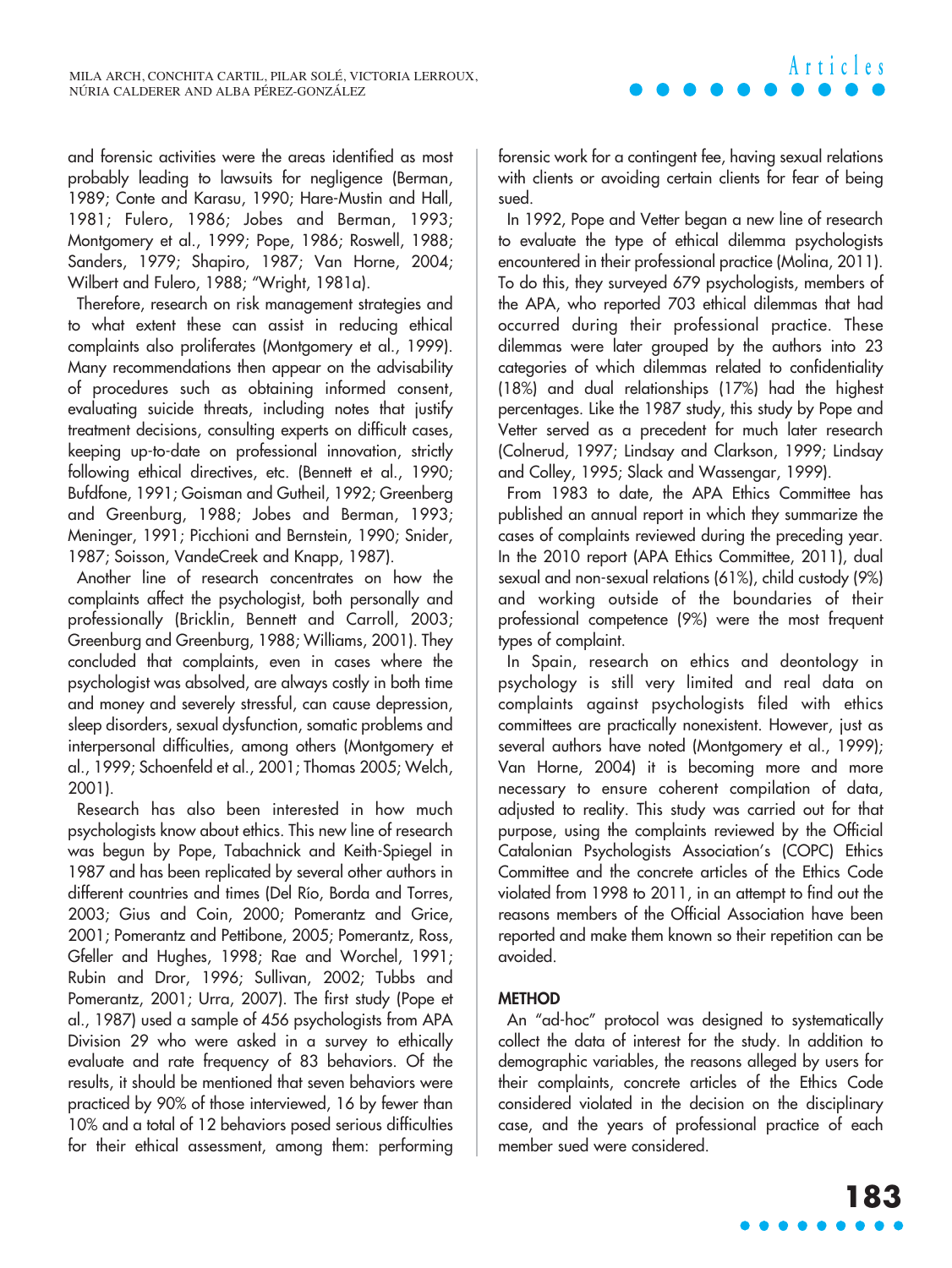# All the data acquired from the records kept by the Official Catalonian Psychologists Association (COPC) Ethics Committee during the period delimited for the study were entered in two databases (Preliminary Reports and Disciplinary Proceedings). Because of the exploratory and descriptive nature of the research, data analysis was limited to establishing percentage relationships of results for the categories set, and after reflection by the Ethics Committee membership, finally comparing them with results found in other similar research.

**Articles**

The first sample was made up of 366 complaints by users reviewed by the Official Catalonian Psychologists Association (COPC) Ethics Committee from 1996 to 2011. Of these 16 complaints received in 1996 and 1997 were excluded for lack of information and another 15 which did not give the membership number, seven that were against professionals who were not members, and four that were complaints about members who were officers and which were therefore not reviewed by the Ethics Committee. The final sample was made up of 324 complaints received from 1998 to 2011. This affected a total of  $353<sup>1</sup>$  of whom 78% were women and 22% were men. Of the members against whom disciplinary proceedings were opened, 66.18% were graduates of the University of Barcelona, 23.53% were graduates of the Autonomous University of Barcelona and 10.29% were from other universities. Most of the members reported had had from 11 to 15 years' experience (29%) compared to



<sup>1</sup> In 23 cases the complaint was directed at more than one member

10% who had had 0 to 5 years', 18% from 6 to 10 years', 22% from 16 to 20 years' and 21% from 21 to 25 years'.

### **RESULTS**

During the period covered by the study, the COPC Ethics Committee had dealt with 324 complaints directed at a total of 353 members. However, the data show that only 20% of the complaints received led to opening disciplinary proceedings (see Figure 1) and of these, only 14.81% were sanctioned.

By areas of intervention, 85% of the disciplinary complaints were for judicial intervention. It can be observed that in the early years most of the complaints were in the clinical area, and gradually, the percentage related to the judicial sphere increased notoriously. The breakdown of complaints distributed by years and areas can be seen in Figure 2.

The main reasons for complaints against members were, in order of prevalence, making assessments without previous examination, partiality, use of diagnostic labels indiscriminately and violation of confidentiality.

As seen in Figure 4, cases subject to disciplinary action, Articles 6 (26%), 11 (20%) and 28 (11%) of the COPC Ethics Code (see Table 1) were by far the most violated articles, together representing almost half of all complaints.

### **DISCUSSION**

As seen above, only 20% of all the complaints received by the COPC Ethics Commission led to opening disciplinary action because it was considered that there could be violation of articles of the Ethics Code. Thus, it is observed that eight out of every ten complaints was dismissed in the Preliminary Reports stage, so most of the complaints received did not represent an infraction by members of the COPC.

This result is congruent with the data form other previous studies available (Bricklin, Bennett and Carroll, 2003; Greenburg and Greenburg, 1988; Williams, 2001) which suggest that in spite of the strong personal and professional alarm of psychologists reported, in general, professional interventions respond properly to ethical standards of the discipline. Furthermore, the results found in our study also coincide with those in other Autonomous Regions (e.g., Madrid), reporting similar percentages of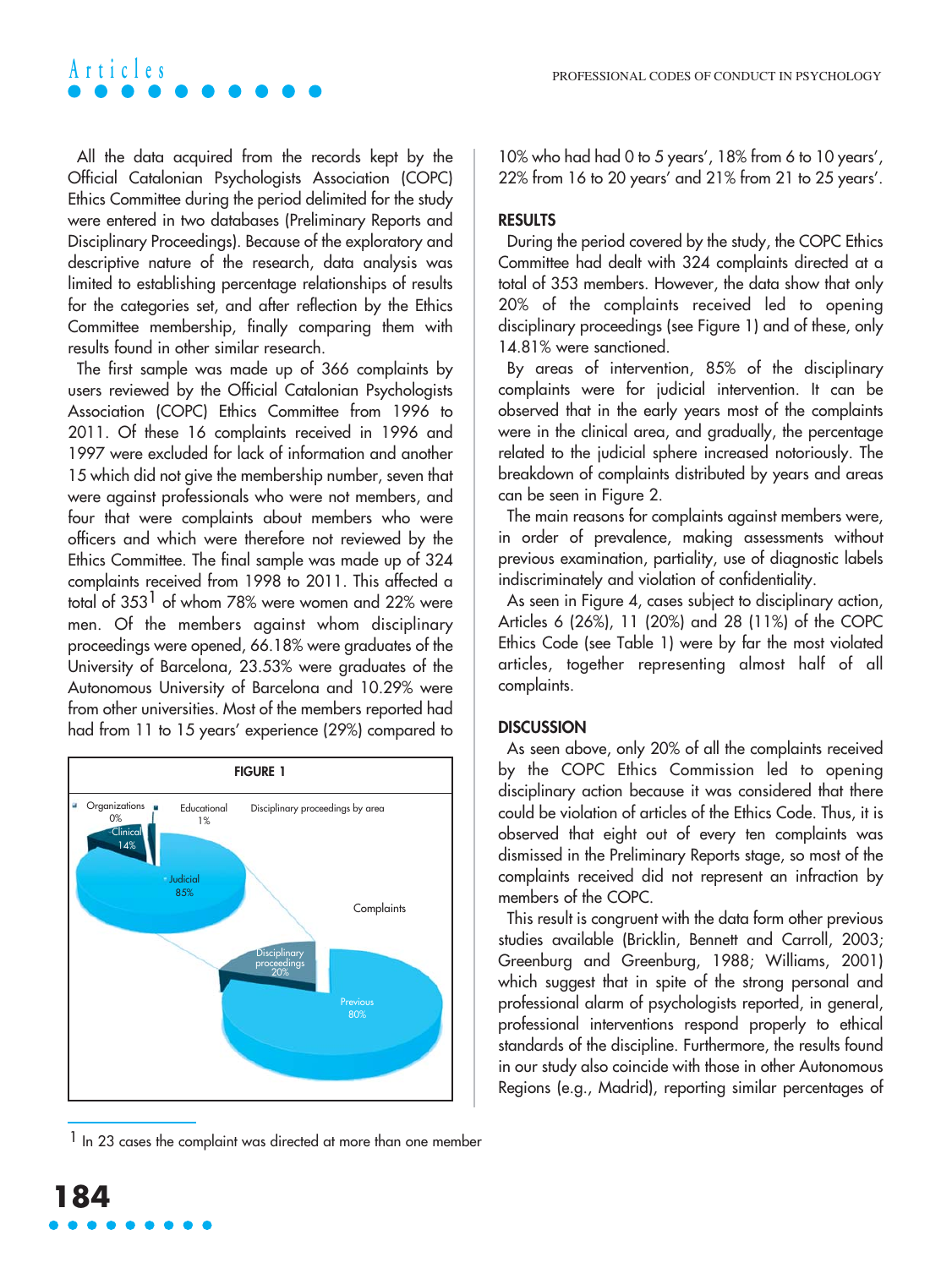

disciplinary proceedings (Official Psychologists Association of Madrid, 2011). These results are also consonant with those in previous studies (Bennett, 1986; Bennett et al., 1990; Conte and Karasu, 1990; Pope, 1986; Wright, 1981), observing that the probability that psychologists members of the COPC might be reported for professional intervention is very low (0.56%), which coincides with what was reported by Van Horne (2004).

One of the statements frequently heard from psychologists who have been reported to the Ethics



Committee is how easy it is for the user to file a complaint in contrast to the severe implications perceived by the professional. This appreciation is internationally constant and has already been described by experts in the subject (e.g., Montgomery et al., 1999) who mention that "presentation of a complaint requires little effort, is free and does not require a lawyer," so it is easy and effective for the litigants to try and place themselves in a position of power, to show their anger and cause the anxiety for the professional. Therefore, authors such as Bow (2010)

#### **TABLE 1**

**Article 6** The psychology profession is governed by principles common to all professional ethics: Respect for the person, protection of human rights, sense of responsibility, honesty, sincerity with clients, prudence in widening instruments and techniques, professional competence and solid scientific basis of their professional activities.

#### **Article 11**

In his professional intervention, the psychologist shall be extremely cautious, prudent and critical of notions and terms that could easily degenerate into devaluating and discriminatory labels

#### **Article 28**

Nor shall he lend himself to confusing situations in which his role and functions are misleading or ambiguous.

**Note.** The articles of the Ethics Code that appear specified in this table are from the Catalonian Ethics Code (1989). For review in its entirety, see: http://www.copc.cat/paginas/ficha.aspx?IdMenu=6C2054E4-2957-4491-A156- F55E0AB73BFD

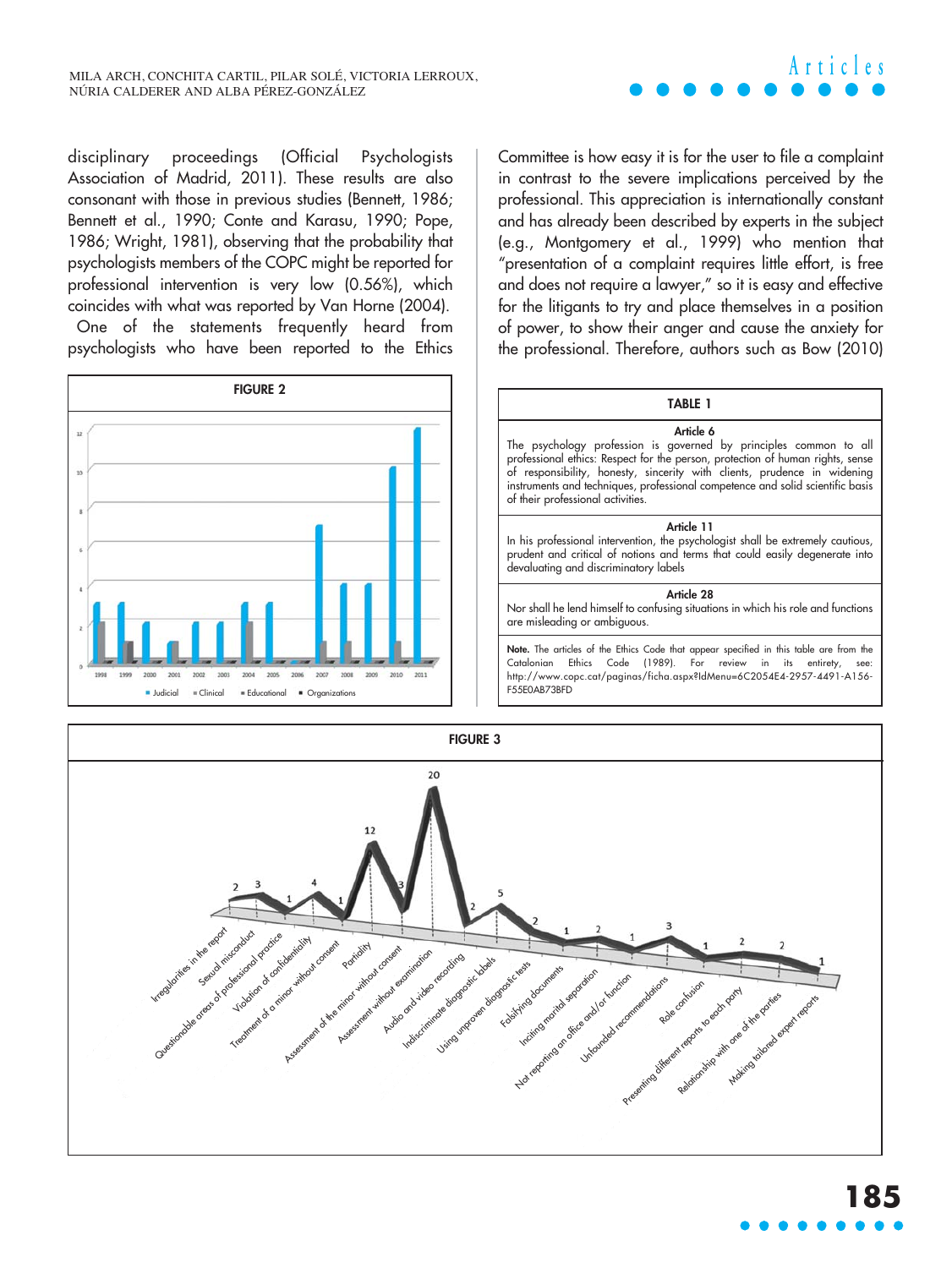# **Articles**

have pointed out that it is not very likely for complaints to be significantly reduced, even when good practice guidelines are followed.

On the contrary, both personal and professional implications derived from the complaints presented against psychologists are widely described in the scientific literature (Bricklin et al., 2003; Greenburg and Greenburg, 1988; Williams, 2001). Experiencing complaint proceedings, even when the case is dismissed, is always costly in both time and money and severely stressful (Montgomery et al., 1999; Peterson, 2001; Schoenfeld et al., 2001; Van Horne, 2004; Welch, 2001) and can cause fear, anxiety, depression, sleep disorders, sexual dysfunction, somatic problems, interpersonal difficulties, and so forth. (Charles, Wilbert and Franke, 1985; Charles, 1986; Charles, Warnecke, Wilbert, Lichtenberg and De Jesús, 1987; Greenburg and Greenburg, 1988; Miller, 1992; Montgomery et al., 1999; Schoenfeld, et al., 2001; Thomas 2005; Welch, 2001). It has been affirmed that there is a connection between anxiety, emotions and professional deterioration that can interfere and impede the work of the psychologist who faces such situations (O'Connor, 2001; Shapiro, 2003; Sherman and Thelen, 1998).

The area of intervention in which psychologists are most frequently reported, and which the number of complaints is gradually and constantly increasing, is the judicial setting (mainly related to families), up to over three fourths of the complaints reviewed should be mentioned. These



results had already been alerted in our context before (e.g., Bilbao and Díaz, 2002), and some authors (e.g., Harris, 2003) have even considered it a "high-risk area" in which the professional must assume higher probability of being sued. Montgomery et al. (1999) stated something similar when they specified that psychologists who make assessments in cases of child custody run a significantly higher risk of being sued than those who make assessments or interventions in individual adjustment. Nevertheless, the detailed analysis of data found in our study show that although in fact the number of complaints related to professional intervention corresponds to the judicial area, and specifically, to guardianship and custody of children, the members subject to these complaints are mostly professionals who are not accredited as an Expert in Psychological Forensics by the COPC, nor is the judicial sphere its usual professional context, therefore resulting infrequently that professionals are addressed who practice primarily in forensic settings and/or who have adequate training and experience for it.

Concerning the demographic data, the results of the study show that most of the complaints were filed against women members, a situation which must not be considered significant inasmuch as we consider it simply reflects the current majority presence of women practicing as psychologists in Catalonia (COPC, May/2012: 81% women, 19% men). The results on the universities they came from also seem to indicate that professionals who graduated from the UB usually are reported more than graduates of other universities, however, keeping in mind the distribution by university of the total COPC members, the lack of significance of this result is shown because the number of total members/graduates from the UB is almost half.

A different situation is seen in regard to the years of professional practice, observing that most of the disciplinary proceedings were of psychologists with 11 to 15 years' experience, showing a slight variation with respect to the conclusions arrived at in our country by authors such as Urra (2007) who concluded that recent graduates were not better trained in ethics and professional codes of conduct. In our opinion, one possible influence on the results could be found is simply that the volume of interventions of older members could be greater than that of younger professionals whose practice is not yet consolidated, obviously making the risk higher for the experts since the frequency of their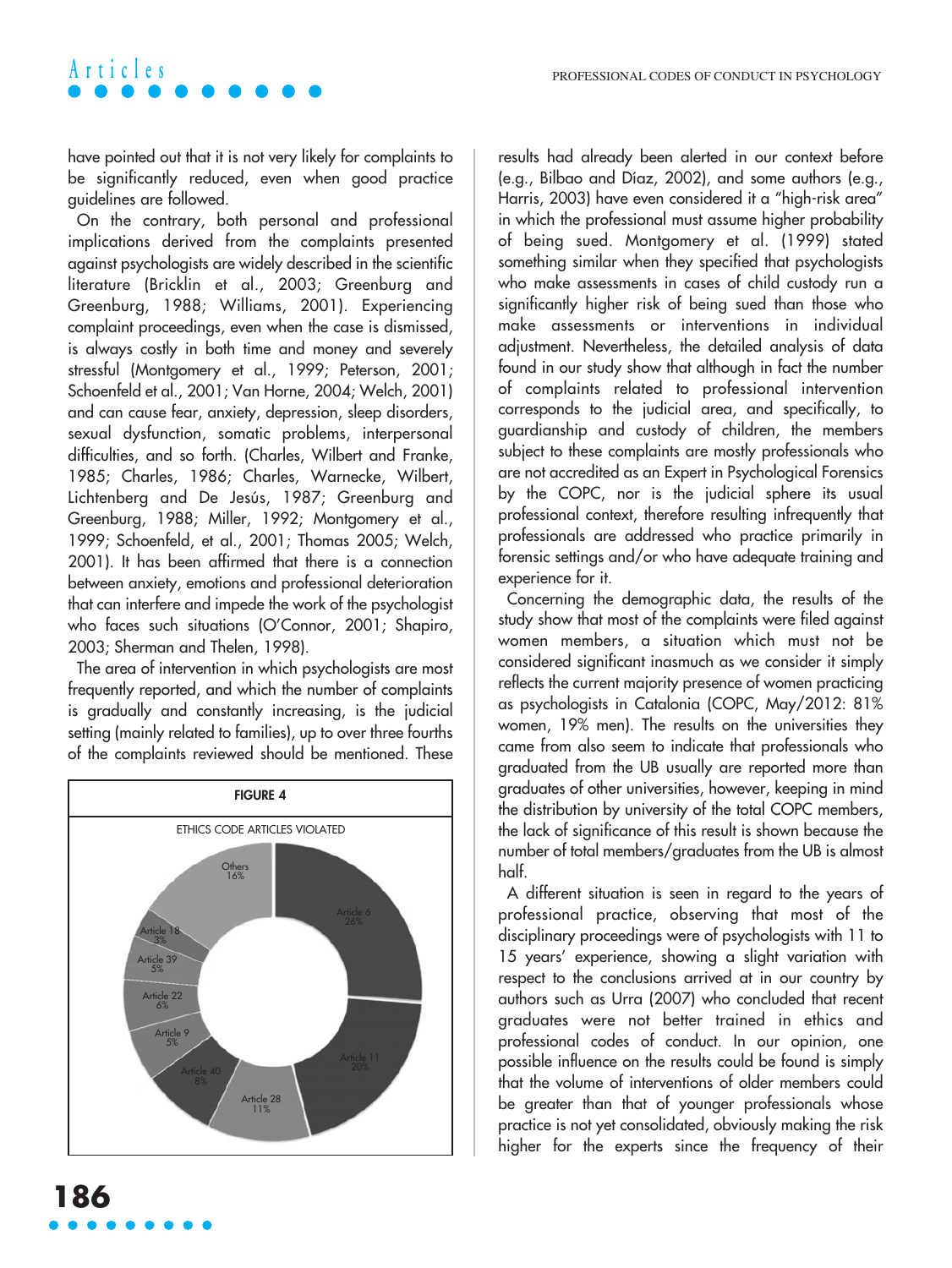professional activity is also higher, and they are possibly at the height of their professional practice.

The reasons alleged by litigants when they file their complaints partly coincide in both national (Del Río, 2000) and international (Batres, 2001) descriptions. Thus, making assessments of a subject without prior examination and improper use of diagnostic techniques are among the reasons most given by litigants in both Spain and internationally. Santolaya (2001) also suggests that the reason most repeated in recent years for filing a complaint is making an assessment without prior examination and comments that "in recent times, we have observed that the most frequent complaints against professionals by users of psychological interventions is based on issue of a psychological report in which the professional intervening makes judgments about the subject without having even interviewed him."

In conclusion, the COPC Ethics Committee considers that there may be a causal relationship between members' experiencing an ethical dilemma and how they resolve them. However, it seems that in some cases, in spite of the efforts made by the Ethics Committee, a small number of psychologists make the wrong decision, leading to the corresponding, and undesired, disciplinary action. In view of all of the above, it is still necessary for ethical norms and professional statutes to be as precise as possible and for them to be continually updated for the clear purpose of providing the highest security for the client or user, and also for the psychologist. It is important to strengthen research in ethics to identify such conduct and situations that could cause ethical conflict in professional practice and promote the design of appropriate patterns for approaching them according to the current association regulations.

## **REFERENCES**

- American Psychological Association Ethics Commitee. (2011). Report of the Ethics Committee, 2010. American Psychologist, 66(5), 393-403.
- Batres, C. (2001). Deontología profesional: Fin de una etapa. Un momento crucial. [Professional codes of conduct. End of a stage. A crucial moment]. Papeles del Psicólogo, 78, 29-31.
- Bennett, B. E. (1986). Malpractice crisis: Where does psychology stand? The Psychotherapy Bulletin, 20(4), 10-12.
- Bennett, B. E., Bryant, B. K., VandenBos, G. R., &

Greenwood, A. (1990). Professional liability and risk managemen<sup>t</sup>. Washington, DC: American Psychological Association.

- Berman, A. L. (1989). Malpractice. Suicide and Life Threatening Behavior, 19, 395-402.
- Bilbao, A. & Díaz, O. (2002). Situación profesional y deontológica de la psicología jurídica en Bizkaia en la historia y contexto de la psicología española. [Professional situation and ethics of judicial psychology in Bizkaia in the history and context of Spanish psychology.] Bilbao: Psikologiaz.
- Bricklin, P., Bennett, B., & Carroll, W. (2003). Understanding licensing board disciplinary procedures. Washington, DC: American Psychological Association.
- Bow, J. N., Gottlieb, M. C., Siegel, J. C., & Noble, G. S. (2010). Licensing board complaints in child custody practice. Journal of Forensic Psychology Practice, 10(5), 403-418.
- Buffone, G. W. (1991). Understanding and managing the litigious patient. Psychotherapy in Private Practice, 9(2), 27-45.
- Charles, S. (1986). Malpractice litigation and its impact on physicians. Current Psychiatric Therapies, 23, 173- 180.
- Charles, S., Warnecke, R., Wilbert, J., Lichtenberg, R., & DeJesus, C. (1987). Sued and nonsued physicians: Satisfactions, dissatisfactions and sources of stress. Psychosomatics, 28, 462-468.
- Charles, S., Wilbert, J., & Franke, K. (1985). Sued and nonsued physician's self-reported reactions to malpractice litigation. American Journal of Psychiatry, 142, 437-440.
- Colegio Oficial de Psicólogos de Madrid. (2011). Ética y Deontología en la práctica psicológica. [Ethics and deontology in psychological practice.] Madrid: Colegio Oficial de Psicólogos de Madrid.
- Collegi Oficial de Psicòlegs de Catalunya (1989). Codi Deontològic. [Code of Conduct] Recuperado el 13/11/12 de: http://www.copc.cat/Paginas/Ficha.aspx?IdMenu=6 C2054E4-2957-4491-A156-F55E0AB73BFD
- Colnerud, G. (1997). Ethical dilemmas of psychologists: A Swedish example in an international perspective. European Psychologist, 2(2), 164-170.
- Conte, H. R. & Karasu, T. B. (1990). Malpractice in psychotherapy: An overview. American Journal of Psychotherapy, <sup>44</sup>(2), 232-246.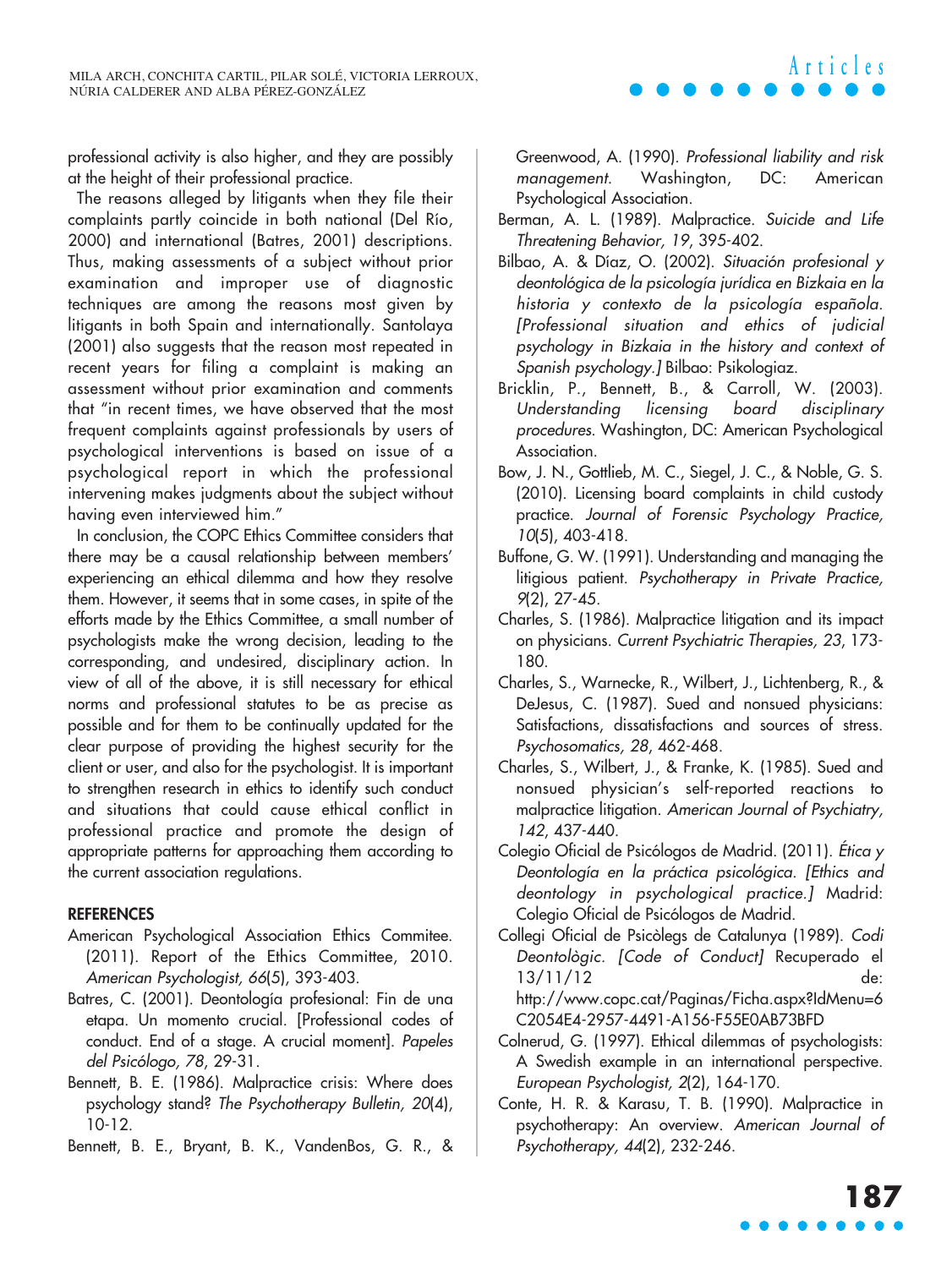# **Articles**

- Del Río, C. (2000). Informes de parte en conflictos matrimoniales: implicaciones deontológicas. [Individual reports in marital conflicts: Ethical implications.] Infocop, 10, 15-20.
- Del Río, C., Borda, M., & Torres, I. (2003). Valoración de los estudiantes de psicología sobre la ética de algunas prácticas de los terapeutas. [Psychology student assessment of the ethics of some therapist practices]. Psicología Conductual, <sup>11</sup>(2), 261-281.
- Fulero, S. (1986). Insurance trust releases malpractice statistics. The Ohio Psychologist, 33, 18.
- Gius, E. & Coin, R. (2000). Ethics between norms and values: A study of Italian psychotherapists. European Psychologist, 5(4), 326-333.
- Goisman, R., & Gutheil, T. (1992). Risk management in the practice of behavior therapy: Boundaries and behavior. Special section: Boundaries, behavior, and sexual misconduct: Current issues and medico legal interface. American Journal of Psychotherapy, 46, 532-543.
- Greenburg, S. L. & Greenburg, J. H. (1988). Malpractice litigation: Fears and facts. Psychotherapy in Private Practice, 6(1), 47-62.
- Hare-Mustin R.T. & Hall, J. E. (1981). Procedures for responding to ethics complaints against psycholgists. American Psychologist, 36(12), 1494-1505.
- Harris, E. (2003). Legal and ethical risks and risk managemen<sup>t</sup> in professional practice: Sequence I. Symposium conducted at a meeting of the Minnesota Psychological Association, St. Paul, MN.
- Jobes, D. A. & Berman, A. L. (1993). Suicide and malpractice liability: Assessing and revising policies, procedures, and practice in outpatient settings. Professional Psychology: Research and Practice, <sup>24</sup>(1), 91-99.
- Lindsay, G. & Clarkson, P. (1999). Ethical dilemmas of psychotherapists. The Psychologist, 12(4), 182-185.
- Lindsay, G. & Colley, A. (1995). Ethical dilemmas of members of the Society. The Psychologist, 8, 448-451.
- Miller, R. (1992). Grievances and law suits against public mental health professionals: Cost of doing business? Bulletin of the American Academy of Psychiatry and Law, 20, 395-408.
- Menninger, W. W. (1991). Identifying, evaluating, and responding to boundary violations: A risk management program. Psychiatric Annals, 21, 675-680.
- Molina, A. (2011). Conocimiento y aplicación de los principios éticos y deontológicos por parte de los

psicólogos forenses expertos en el ámbito de familia. [Knowledge and application of ethical and deontological principles by expert forensic psychologists in the scope of the family]. (Ph.D. thesis, Universidad de Barcelona, 2011).

- Montgomery, L. M., Cupit, B. E., & Wimberley, T. K. (1999). Complaints, malpractice, and risk management: Professional issues and personal experiences. Professional Psychology: Research and Practice, 30, 402– 410.
- O'Connor, M. F. (2001). On the etiology and effective management of professional distress and impairment among psychologists. Professional Psychology: Research and Practice, 32, 345–350.
- Peterson, M. B. (2001). Recognizing concerns about how some licensing boards are treating psychologists. Professional Psychology: Research and Practice, 32(4), 339–340.
- Picchioni, T. & Bernstein, B. (1990). Risk management for mental health counselors. Texas Association for Counseling and Development, 18(2), 3-19.
- Pomerantz, A. M. & Grice, J. W. (2001). Ethical belief of mental-health professionals and undergraduates regarding therapist practices. Journal of Clinical Psychology, <sup>57</sup>, 737-748.
- Pomerantz, A. M. & Pettibone, J. C. (2005). The influence of client characteristics on psychologists' ethical beliefs: An empirical investigation. Journal of Clinical Psychology, 61(4), 517-528.
- Pomerantz, A. M., Ross, M. J., Gfeller, J. D., & Hughes, H. (1998). Ethical Beliefs of psychoterapists: Scientific Findings. Journal of Contemporary Psychotherapy 28(1), 35-44.
- Pope, K. S. (1986). New trends in malpractice cases and changes in APA liability insurance. The Independent Practitioner, 6(4), 23-26.
- Pope, K. S. (1989). Malpractice suits, licensing disciplinary actions, and ethics cases: Frequencies, causes, and costs. The Independent Practitioner, 9(1), 22-26.
- Pope, K. S., Tabachnick, B., & Keith-Spiegel, P. (1987). Ethics of practice: The beliefs and behaviors of psychologists as therapists. American Psychologist, 42(11), 993-1006.
- Pope, K. S. & Vetter, V. (1992). Ethical dilemmas encountered by members of the American Psychological Association: A national survey. American Psychologist, 47(3), 397-411.